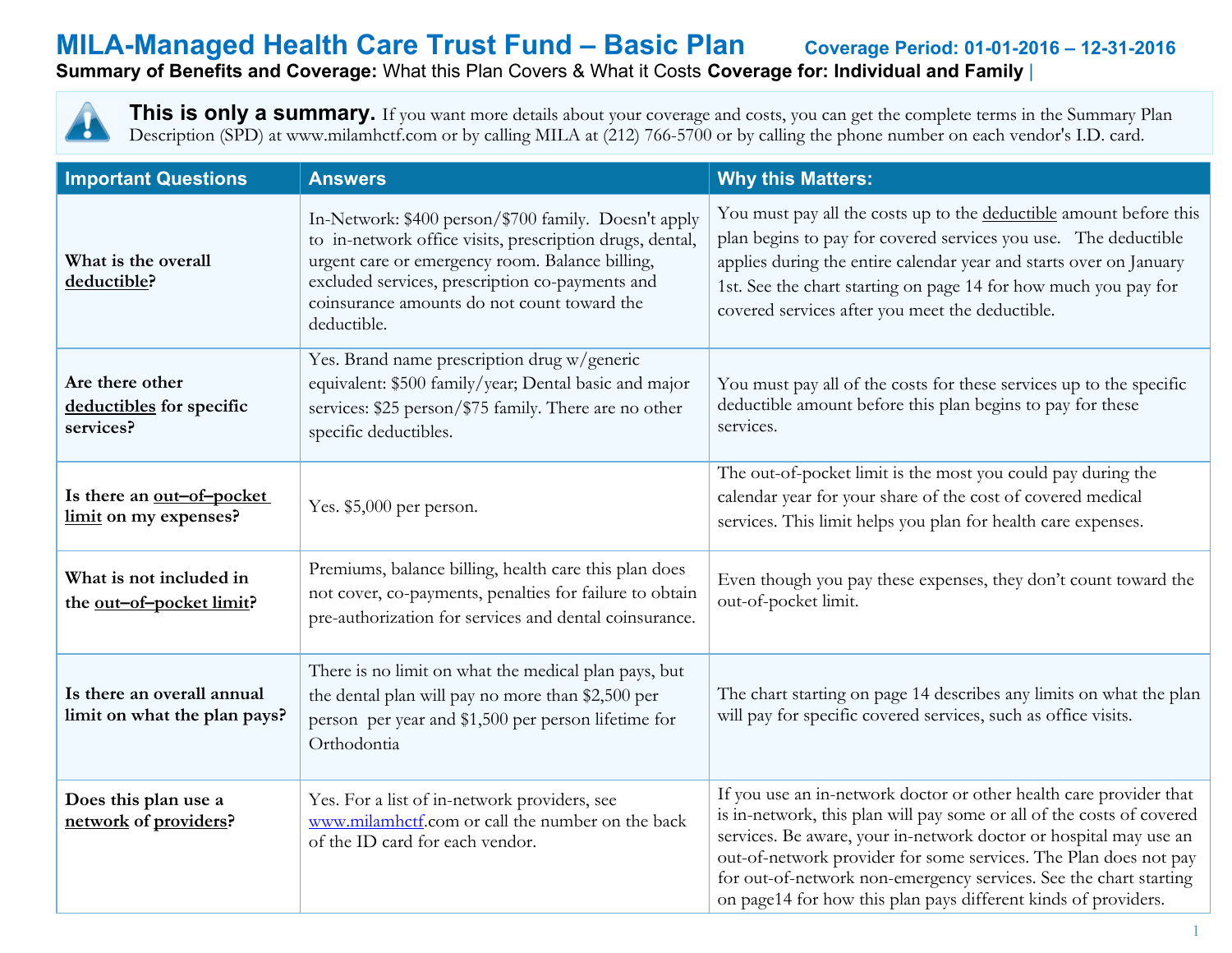| Do I need a referral to see a<br>specialist?   | No, provided the specialist is in-network | You can see the in-network specialist you choose without<br>permission from this plan.                                                                                                                                                                                                |
|------------------------------------------------|-------------------------------------------|---------------------------------------------------------------------------------------------------------------------------------------------------------------------------------------------------------------------------------------------------------------------------------------|
| Are there services this plan<br>doesn't cover? | Yes.                                      | Except for emergency services, any out-of-network services will<br>not be paid by this plan. Furthermore, some of the services this<br>plan does not cover are listed on page 20. See your Summary Plan<br>Description ("SPD") for additional information about excluded<br>services. |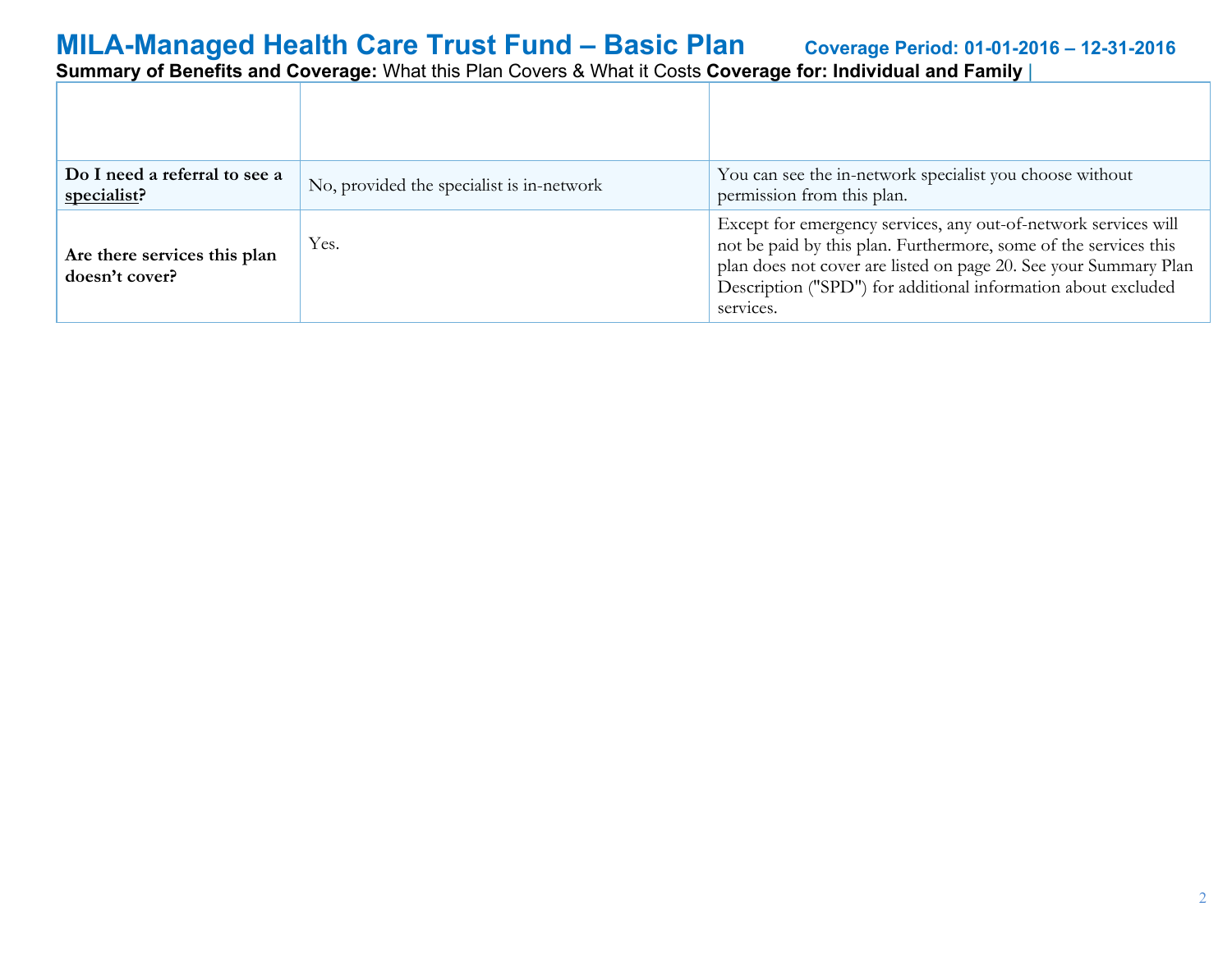#### **Summary of Benefits and Coverage:** What this Plan Covers & What it Costs **Coverage for: Individual and Family** |

48

- **Copayments** are fixed dollar amounts (for example, \$25) you pay for covered health care, usually when you receive the service.
- **Coinsurance** is *your* share of the costs of a covered service, calculated as a percent of the **allowed amount** for the service. For example, if the plan's **allowed amount** for an overnight hospital stay is \$1,000, your **coinsurance** payment of 30% would be \$300. This may change if you haven't met your **deductible**.
	- The amount the plan pays for covered services is based on the **allowed amount**. If an out-of-network **provider** charges more than the **allowed amount**, you may have to pay the difference. For example, if an out-of-network hospital charges \$1,500 for an overnight stay and the **allowed amount** is \$1,000, you may have to pay the \$500 difference. (This is called **balance billing**.)
	- This plan may encourage you to use In Network **providers** by charging you lower **deductibles**, **copayments** and **coinsurance** amounts.

| <b>Common</b><br><b>Medical Event</b>                           | <b>Services You May Need</b>                        | <b>Your Cost If You Use an</b><br><b>In-network Provider</b>                          | <b>Your Cost If</b><br><b>You Use an</b><br><b>Out-of-network</b><br><b>Provider</b> | <b>Limitations &amp; Exceptions</b>                                                                                                                                                 |
|-----------------------------------------------------------------|-----------------------------------------------------|---------------------------------------------------------------------------------------|--------------------------------------------------------------------------------------|-------------------------------------------------------------------------------------------------------------------------------------------------------------------------------------|
|                                                                 | Primary care visit to treat an injury or<br>illness | \$25 copay/visit                                                                      | Not covered                                                                          | OB/GYN is covered as specialist for<br>illness-related care.                                                                                                                        |
|                                                                 | Specialist visit                                    | \$40 copay/visit                                                                      | Not covered                                                                          |                                                                                                                                                                                     |
| If you visit a<br>health care<br>provider's office<br>or clinic | Other practitioner office visit                     | \$40 copay/visit for<br>chiropractic and acupuncture                                  | Not covered                                                                          | Chiropractic is available in-network only<br>and is limited to 60 visits per year.<br>Acupuncture is available in-network only<br>and limited to \$80 maximum benefit per<br>visit. |
|                                                                 | Preventive<br>care/screening/immunization           | PCP - \$25 copay/visit;<br>Specialist - \$40 copay/visit<br>Immunizations - No charge | Not covered                                                                          | Age and frequency limits apply                                                                                                                                                      |
|                                                                 | Diagnostic test (x-ray, blood work)                 | 30% coinsurance after<br>deductible                                                   | Not covered                                                                          | No additional charge after office visit<br>copay if part of visit.                                                                                                                  |
| If you have a test                                              | Imaging (CT/PET scans, MRIs)                        | 30% coinsurance after<br>deductible                                                   | Not covered                                                                          | Failure to obtain pre-authorization will<br>result in 20% reduction in benefits. No<br>additional charge after office visit copay<br>if part of visit                               |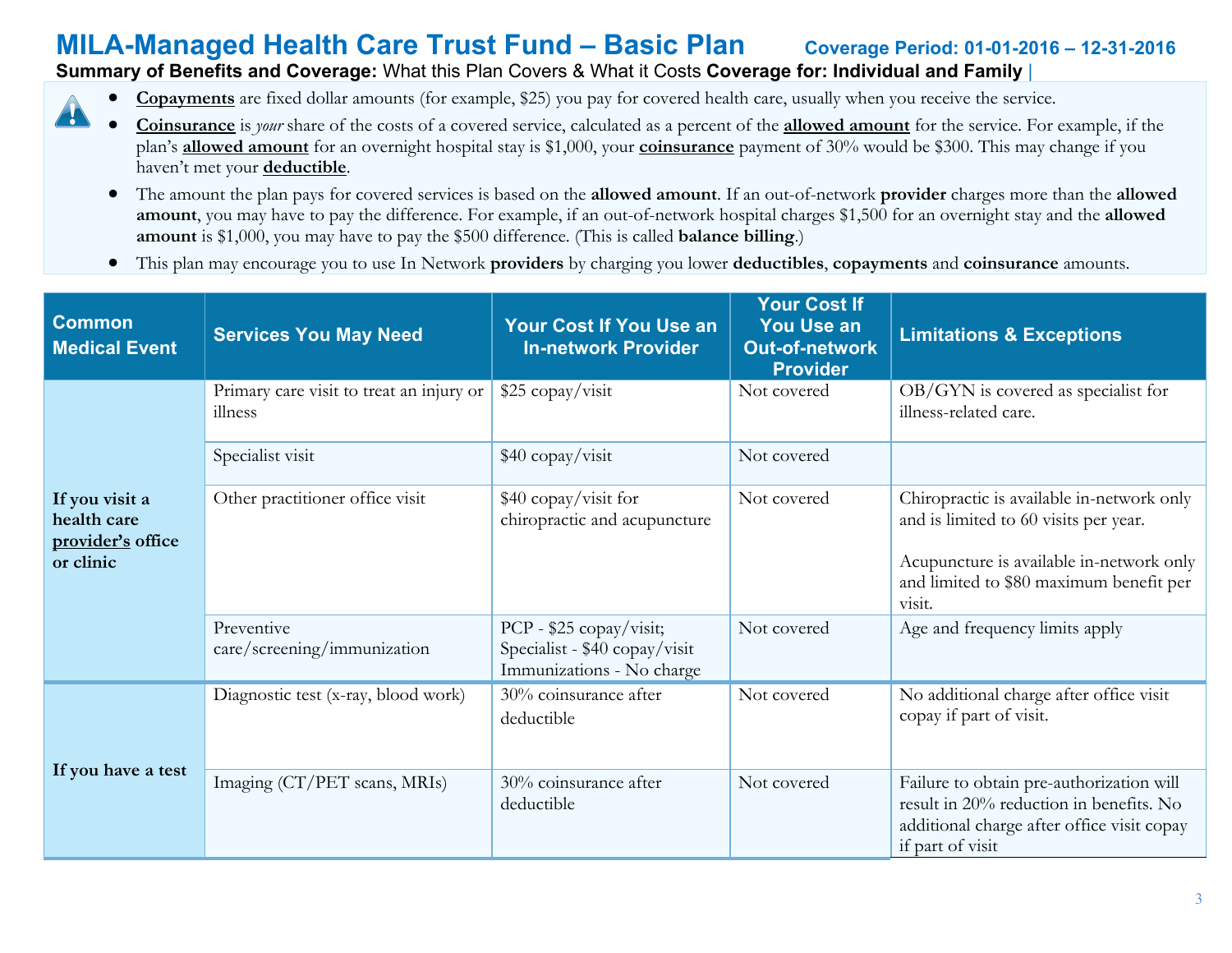**Common Medical Event Services You May Need Your Cost If You Use an In-network Provider Your Cost If You Use an Out-of-network Provider Limitations & Exceptions If you need drugs to treat your illness or condition** More information about **prescription drug coverage** is available at www.caremark.com Generic drugs Retail and Mail Order: \$5 copay/prescription Retail only: \$5 copay/prescription plus additional cost for out-of-network pharmacy; no mail order Retail up to 30-day supply plus one refill. Mail order up to 90-day supply; must be used after one refill at retail. **Note: All maintenance drugs must go through CVS mail order or the CVS Maintenance Choice Program.** Preferred brand drugs Retail: \$10 copay/prescription; Mail Order: \$15 copay/prescription Retail only: \$10 copay/prescription plus additional cost for out-of-network pharmacy; no mail order Some medications require prior approval from Caremark. Brand name drugs with generic equivalent (multi-source drugs) subject to \$500 deductible plus excess cost of multi-source drug. Non-preferred brand drugs Retail: \$25 copay/prescription; Mail Order: \$50 copay/prescription Retail only: \$25 copay/prescription plus additional cost for out-of-network pharmacy; no mail order Must submit claim to Caremark for outof-network retail pharmacy. Responsible for the copay and additional cost between what the prescription would have cost at in-network pharmacy and the cost at the out-of-network pharmacy. Specialty drugs Generic: Retail \$5 Preferred brand: Retail \$ 10 Non-preferred brand: Retail \$25 See Limitations and Exceptions Must submit claim to Caremark for outof-network retail pharmacy. Responsible for the copay and additional cost between what the prescription would have cost at In-network pharmacy and the cost at the out-of-network pharmacy. Please call the number on the back of your I.D. card for more information on Specialty Drugs. Facility fee (e.g., ambulatory surgery center) 30% coinsurance after deductible Not covered Includes outpatient surgery and nonsurgery facility charges.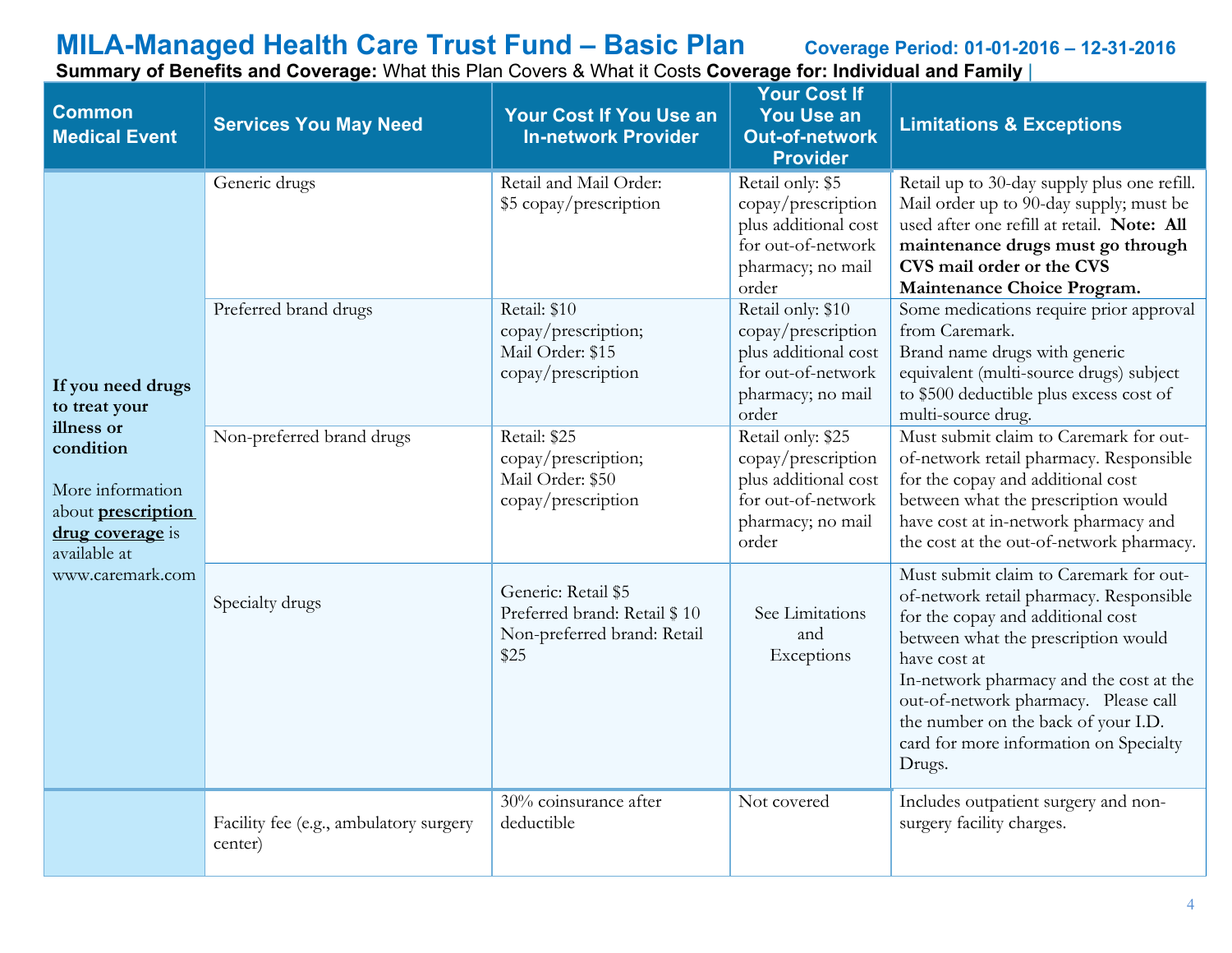**Common Medical Event Services You May Need Your Cost If You Use an In-network Provider Your Cost If You Use an Out-of-network Provider Limitations & Exceptions If you have outpatient surgery** Physician/surgeon fees 30% coinsurance after deductible Not covered Failure to obtain pre-authorization will result in 20% reduction in benefits for certain surgeries/procedures. 50% reduction of charges to the surgery of lesser charge for multiple surgeries performed during one operating session. **If you need immediate medical attention** Emergency room services If true emergency,  $$50$ copay/visit If true emergency, \$50 copay/visit Emergency room coverage is only for a valid emergency. Copay waived if admitted within 24 hrs. Emergency medical transportation  $\begin{array}{c|c} 30\% \text{ coinsurance after} \end{array}$ deductible 30% coinsurance after deductible Licensed ambulance to and from nearest hospital, SNF or hospice and from hospital to SNF Urgent care <br>
\$25 copay/visit Not covered Copay waived if admitted within 24 hrs. **If you have a hospital stay** Facility fee (e.g., hospital room) \$350 copay/first admission per year; then 30% coinsurance after deductible Not covered Failure to obtain pre-authorization will result in 20% reduction in benefits. Limited to semi-private room negotiated rate. Physician/surgeon fee  $30\%$  coinsurance after deductible Not covered 50% reduction of charges to the surgery of lesser charge for multiple surgeries performed during one operating session.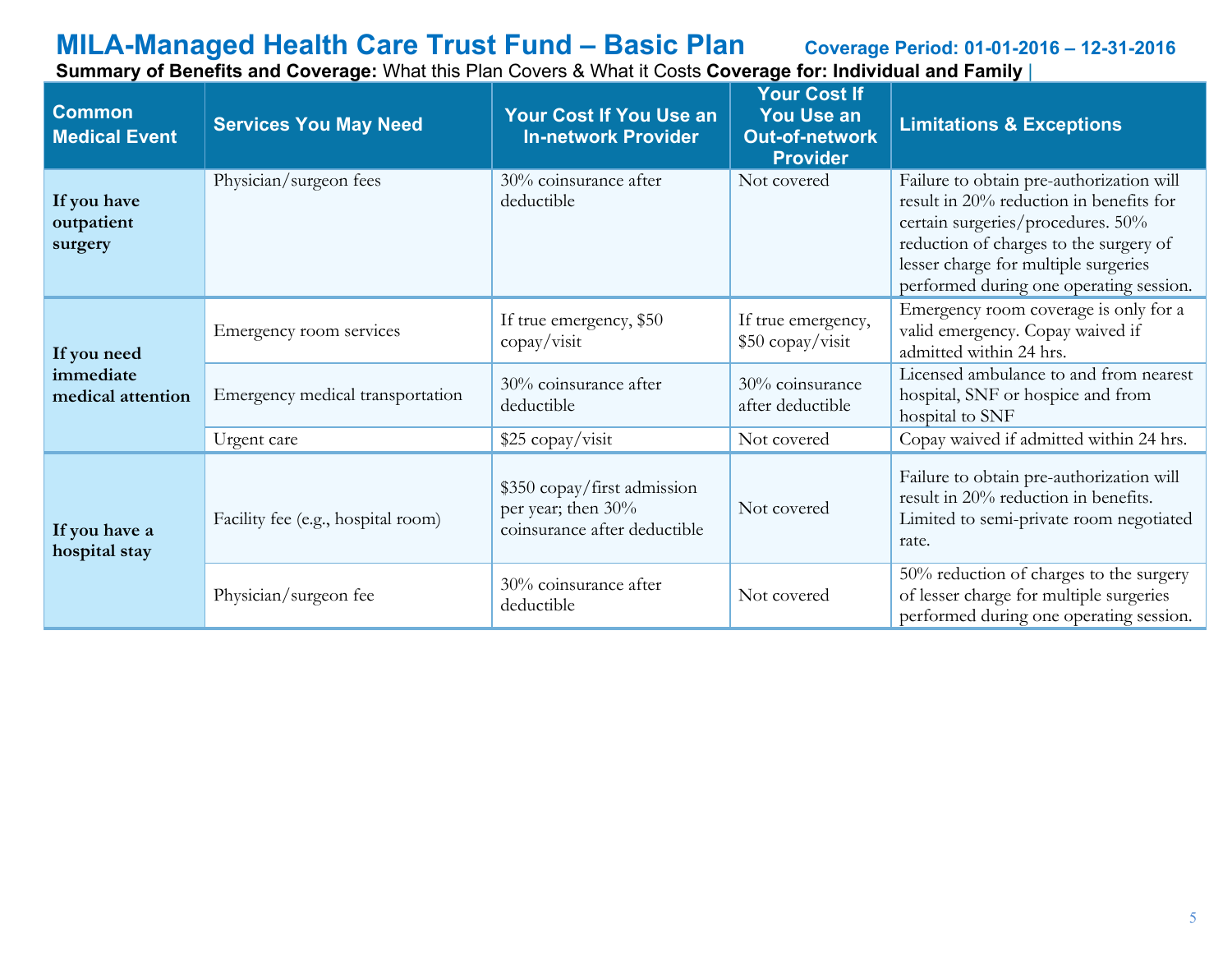**Common Medical Event Services You May Need Your Cost If You Use an In-network Provider Your Cost If You Use an Out-of-network Provider Limitations & Exceptions If you have mental health, behavioral health, or substance abuse needs** Mental/Behavioral health outpatient services \$15 co-pay/office visit,  $30\%$ coinsurance after deductible for other outpatient services Not covered Includes individual, group and intensive outpatient treatment. Intensive outpatient treatment must be approved by Cigna Behavioral Health. Mental/Behavioral health inpatient services \$350 copay/first admission per year; then 30% coinsurance after deductible Not covered Failure to obtain pre-authorization will result in 20% reduction in benefits. Limited to semi-private room negotiated rate. Substance use disorder outpatient services \$15 co-pay/office visit, 30% coinsurance after deductible for other outpatient services Not covered Includes individual, group and intensive outpatient treatment. Intensive outpatient treatment must be approved by Cigna Behavioral Health. Substance use disorder inpatient services \$350 copay/first admission per year; then 30% coinsurance after deductible Not covered Failure to obtain pre-authorization will result in 20% reduction in benefits. Limited to semi-private room negotiated rate. **If you are pregnant** Prenatal and postnatal care  $\frac{\$25 \text{ copay/initial visit; no}}{1-\$}$ charge for subsequent visits Not covered Copay only applies to first visit to confirm pregnancy. Delivery and all inpatient services \$350 copay/first admission per year; then 30% coinsurance after deductible Not covered Includes inpatient hospital and birthing center; nurse midwives in-network only.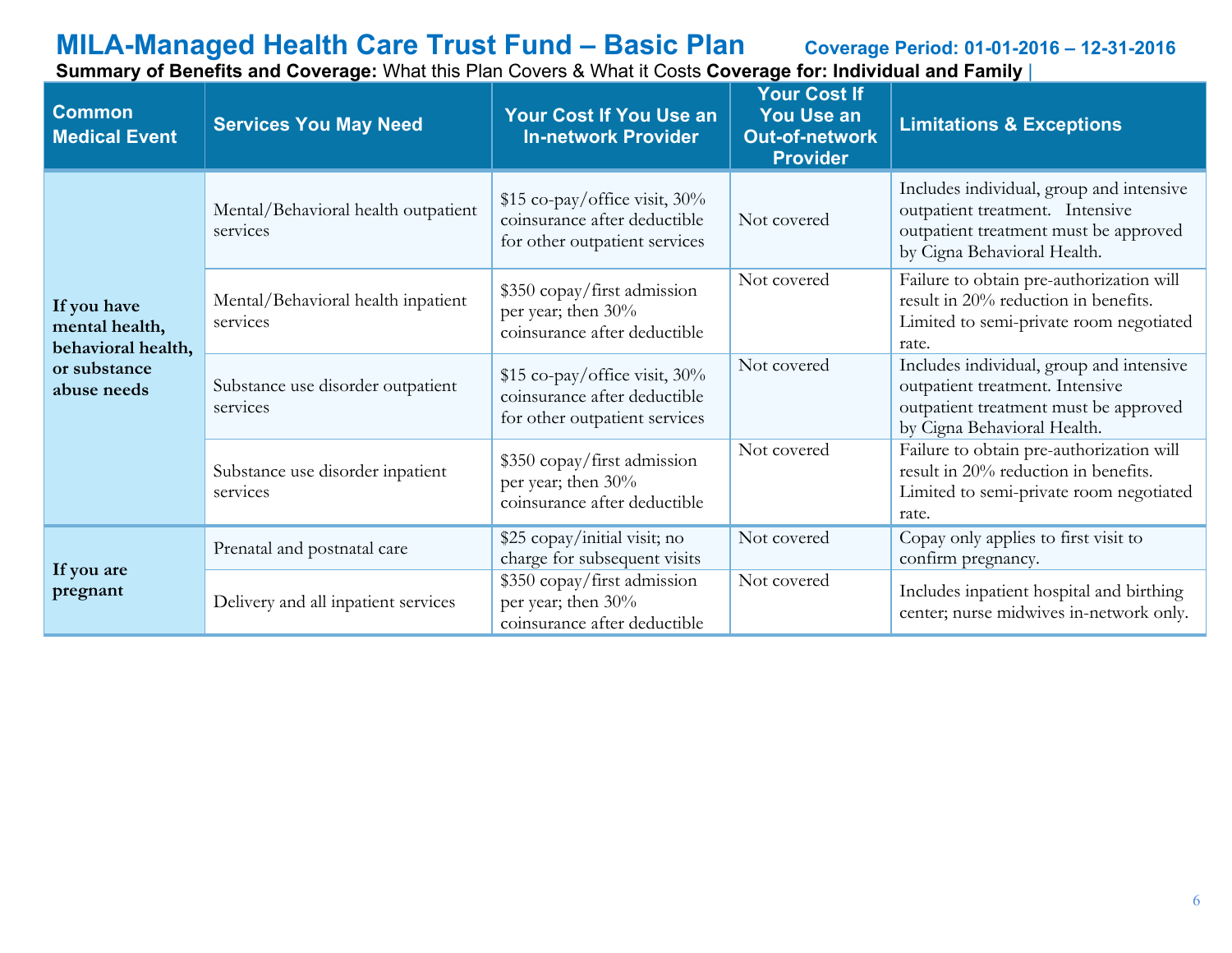| <b>Common</b><br><b>Medical Event</b>        | <b>Services You May Need</b> | <b>Your Cost If You Use an</b><br><b>In-network Provider</b> | <b>Your Cost If</b><br><b>You Use an</b><br><b>Out-of-network</b><br><b>Provider</b> | <b>Limitations &amp; Exceptions</b>                                                                                                                                                                                                                               |
|----------------------------------------------|------------------------------|--------------------------------------------------------------|--------------------------------------------------------------------------------------|-------------------------------------------------------------------------------------------------------------------------------------------------------------------------------------------------------------------------------------------------------------------|
|                                              | Home health care             | 30% coinsurance after<br>deductible                          | Not covered                                                                          | 120-days maximum/calendar year. 4<br>hours $=$ 1 visit. Failure to obtain pre-<br>authorization will result in 20%<br>reduction in benefits.                                                                                                                      |
| If you need help<br>recovering or            | Rehabilitation services      | \$40 copay/visit                                             | Not covered                                                                          | Short-term outpatient rehab limited to<br>combined total of 60 visits/year.<br>Inpatient SNF, rehab and sub-acute<br>facility limited to combined total of 100<br>days/year. Failure to obtain pre-<br>authorization will result in 20%<br>reduction in benefits. |
| have other special                           | Habilitation services        | Not covered                                                  | Not covered                                                                          | You must pay 100% of these expenses                                                                                                                                                                                                                               |
| health needs                                 | Skilled nursing care         | 30% coinsurance after<br>deductible                          | Not covered                                                                          | Inpatient SNF, rehab and sub-acute<br>facility limited to combined total of 100<br>days/year. Failure to obtain pre-<br>authorization will result in 20%<br>reduction in benefits.                                                                                |
|                                              | Durable medical equipment    | $30\%$ coinsurance after<br>deductible                       | Not covered                                                                          | Limited to approved equipment.                                                                                                                                                                                                                                    |
|                                              | Hospice service              | 30% coinsurance after<br>deductible                          | Not covered                                                                          | Failure to obtain pre-authorization will<br>result in 20% reduction in benefits.<br>Maximum 180-days/lifetime.                                                                                                                                                    |
| If your child<br>needs dental or<br>eye care | Eye exam                     | \$10 copay/exam                                              | Balances over \$40                                                                   | One exam/12 months (with dilation and<br>refraction as necessary). Out-of-network<br>maximum of \$30 per exam.                                                                                                                                                    |
|                                              |                              |                                                              |                                                                                      |                                                                                                                                                                                                                                                                   |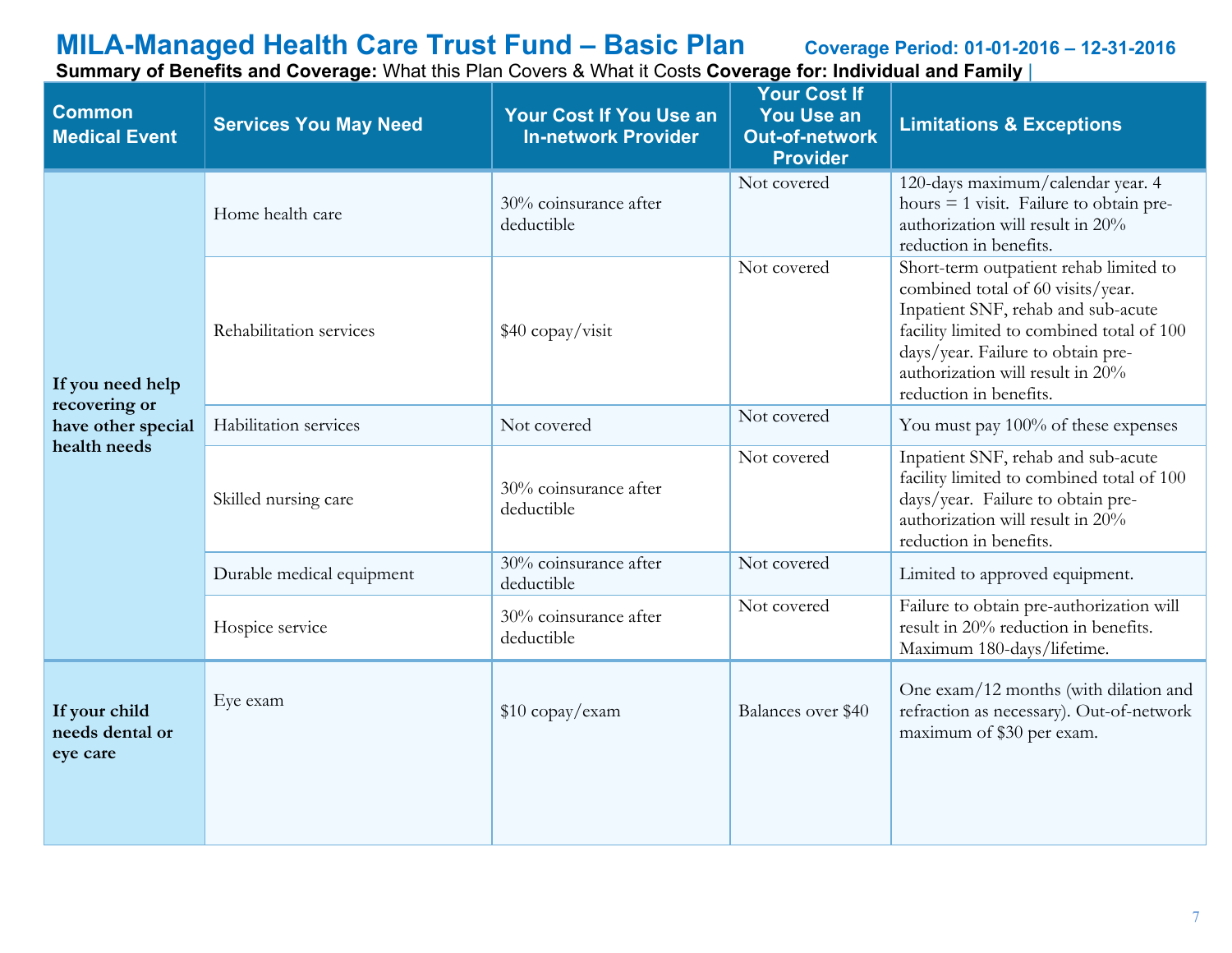| Glasses<br>\$15 copay/glasses plus 80%<br>Frames - No<br>of balance over \$100<br>charge up to \$40;<br>Lenses - no charge<br>up to \$25 (single<br>vision lenses.<br>focus)<br>Dental check-up<br>No Charge<br>No Charge up to<br>Limit 2/year. For out-of-network<br>allowable amount<br>providers, you are responsible for<br>difference between allowable amount | <b>Common</b><br><b>Medical Event</b> | <b>Services You May Need</b> | <b>Your Cost If You Use an</b><br><b>In-network Provider</b> | <b>Your Cost If</b><br><b>You Use an</b><br><b>Out-of-network</b><br><b>Provider</b> | <b>Limitations &amp; Exceptions</b>                                                                                           |
|----------------------------------------------------------------------------------------------------------------------------------------------------------------------------------------------------------------------------------------------------------------------------------------------------------------------------------------------------------------------|---------------------------------------|------------------------------|--------------------------------------------------------------|--------------------------------------------------------------------------------------|-------------------------------------------------------------------------------------------------------------------------------|
|                                                                                                                                                                                                                                                                                                                                                                      |                                       |                              |                                                              |                                                                                      | Frames - one/every 24 months; lenses -<br>one/every 12 months. Out-of-network<br>limit of \$40 for frames and \$25 for single |
|                                                                                                                                                                                                                                                                                                                                                                      |                                       |                              |                                                              |                                                                                      | and out-of-network dentist charges.                                                                                           |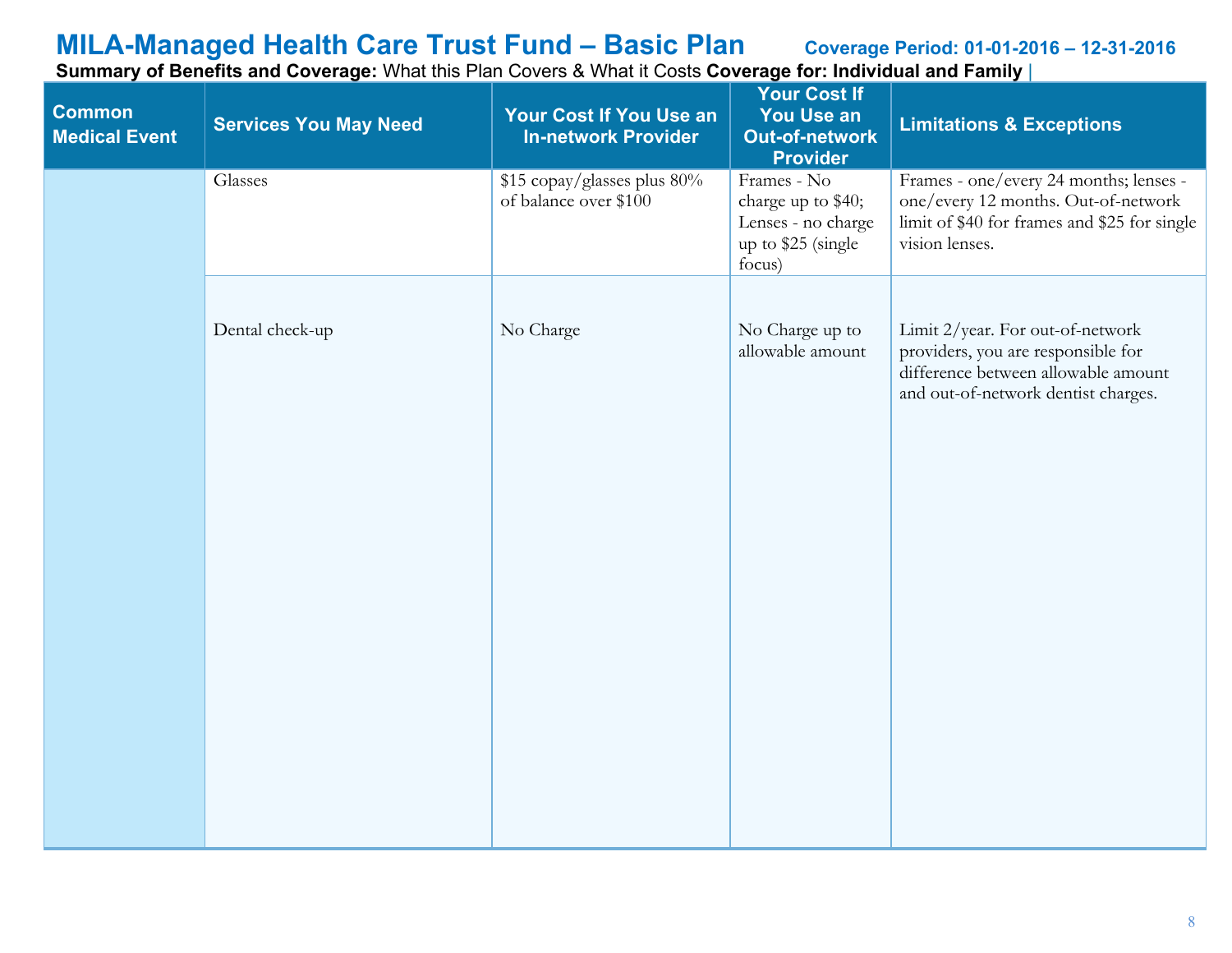**Summary of Benefits and Coverage:** What this Plan Covers & What it Costs **Coverage for: Individual and Family** |

### **Excluded Services & Other Covered Services:**

#### **Services Your Plan Does NOT Cover** (This isn't a complete list. Check your policy or plan document for other excluded services.)

● Cosmetic surgery (except for accidental injury or congenital abnormality of dependent child)

- Habilitation services
- Hearing aids
- Infertility treatment (aids to conception, actual or attempted impregnation or other fertilization expenses)
- Long-term care
- Weight loss programs (discounts available through Cigna Healthy Rewards Program)

**Other Covered Services (This isn't a complete list. Check your policy or plan document for other covered services and your costs for these services.)**

● Acupuncture (all conditions including acupressure to max of \$80 benefit/visit, in-network only)

● Dental care (Adult) (annual benefit maximum \$2,500 and lifetime maximum orthodontia benefit of \$1, 500)

- Bariatric surgery (if medically necessary)
- Chiropractic care (excludes massage therapy;

maximum of 60 visits/year)

- Non-emergency care when traveling outside the U.S. (limited to residents of US)
- Private-duty nursing (outpatient, 70 visits/year; one visit  $=$  4 hours)
- Routine eye care (Adult) (exams one/12 mos., frames one/24 mos., lenses one/12 mos.)
- Routine foot care (\$1,000 max/calendar year)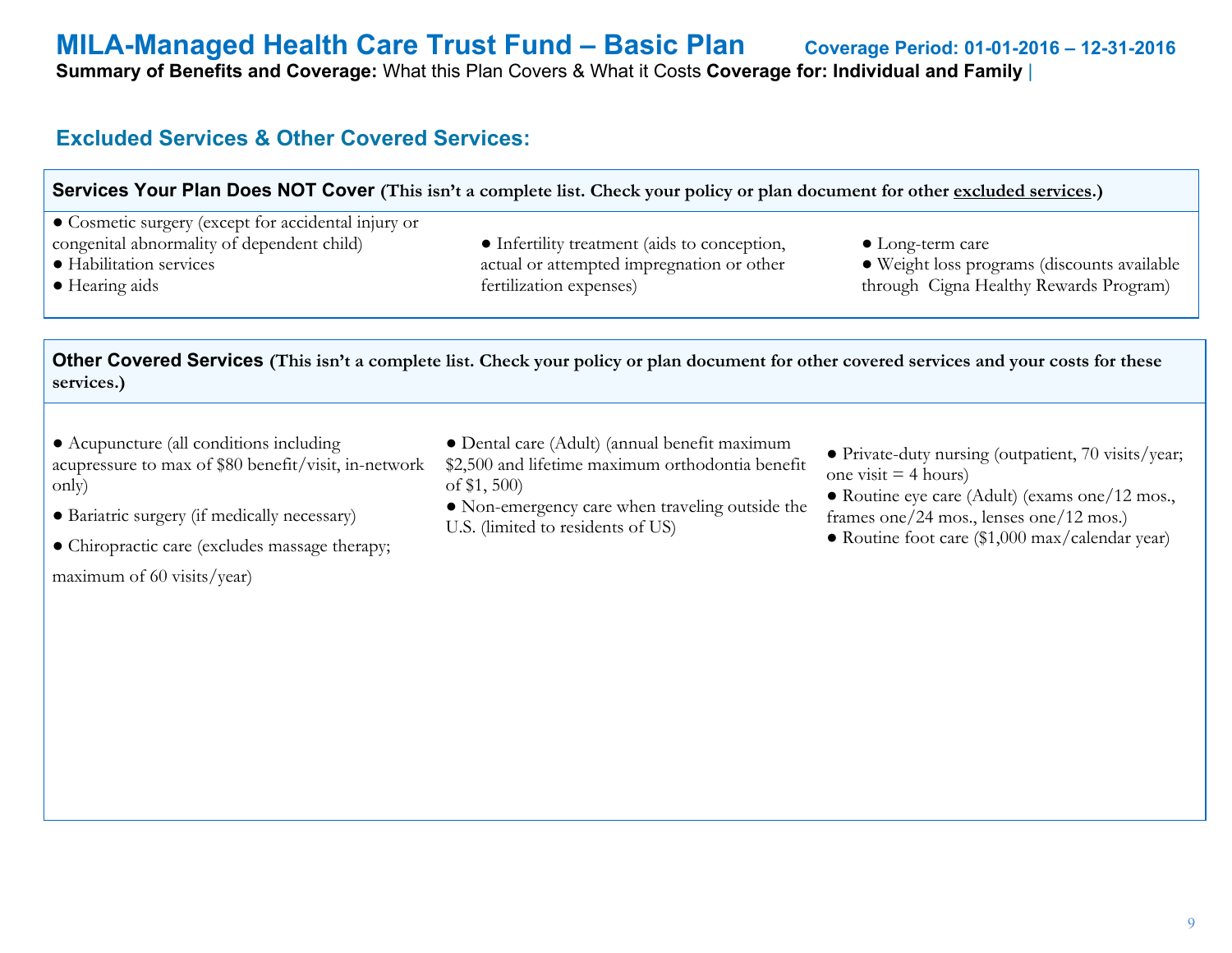### **MILA-Managed Health Care Trust Fund – Basic Plan Coverage Period: 01-01-2016 – 12-31-2016 Summary of Benefits and Coverage:** What this Plan Covers & What it Costs **Coverage for: Individual and Family** |

#### **Your Rights to Continue Coverage:**

If you lose coverage under the Plan, then, depending upon the circumstances, Federal and State laws may provide protections that allow you to keep health coverage. Any such rights may be limited in duration and will require you to pay a premium. Other limitations on your rights to continue coverage may also apply.

For more information on your rights to continue coverage, contact the Plan at MILA Managed Healthcare Trust Fund, 111 Broadway, Suite 502, New York, NY 10006-1901; Phone (212) 766-5700. You may also contact your state insurance department, the U.S. Department of Labor, Employee Benefits Security Administration at 1-866-444-EBSA (3272) or www.dol.gov/ebsa/healthreform, or the U.S. Department of Health and Human Services at 1-877- 267-2323, option 4, x61565 or www.cciio.cms.gov.

#### **Your Grievance and Appeals Rights:**

If you lose coverage under the Plan, then, depending upon the circumstances, Federal and State laws may provide protections that allow you to keep health coverage. Any such rights may be limited in duration and will require you to pay a premium. Other limitations on your rights to continue coverage may also apply. For more information on your rights to continue coverage, contact the Plan at MILA Managed Healthcare Trust Fund, 111 Broadway, Suite 502, New York, NY 10006-1901; Phone (212) 766-5700. You may also contact your state insurance department, the U.S. Department of Labor, Employee Benefits Security Administration at 1-866-444-EBSA (3272) or www.dol.gov/ebsa/healthreform, or the U.S. Department of Health and Human Services at 1-877-267-2323, option 4, x61565 or [www.cciio.cms.gov.](http://www.cciio.cms.gov/)

### **Does this Coverage Provide Minimum Essential Coverage?**

The Affordable Care Act requires most people to have health care coverage that qualifies as "minimum essential coverage." **This plan does provide minimum essential coverage.** 

### **Does this Coverage Meet the Minimum Value Standard?**

The Affordable Care Act establishes a minimum value standard of benefits of a health plan. The minimum value standard is 60% (actuarial value). **This health coverage does meet the minimum value standard for the benefits it provides.** 

### **Language Access Services:**

 SPANISH (Español): Para obtener asistencia en Español, llame al 212-766-5700. TAGALOG (Tagalog): Kung kailangan ninyo ang tulong sa Tagalog tumawag sa 212-766-5700. NAVAJO (Dine): Dinek'ehgo shika at'ohwol ninisingo, kwiijigo holne' 212-766-5700. CHINESE (中文): 如果需要中文的帮助,请拨打这个号码 212-766-5700.

–––––––––––––––*To see examples of how this plan might cover costs for a sample medical situation, see the next page.–––––––––––*–––––––––––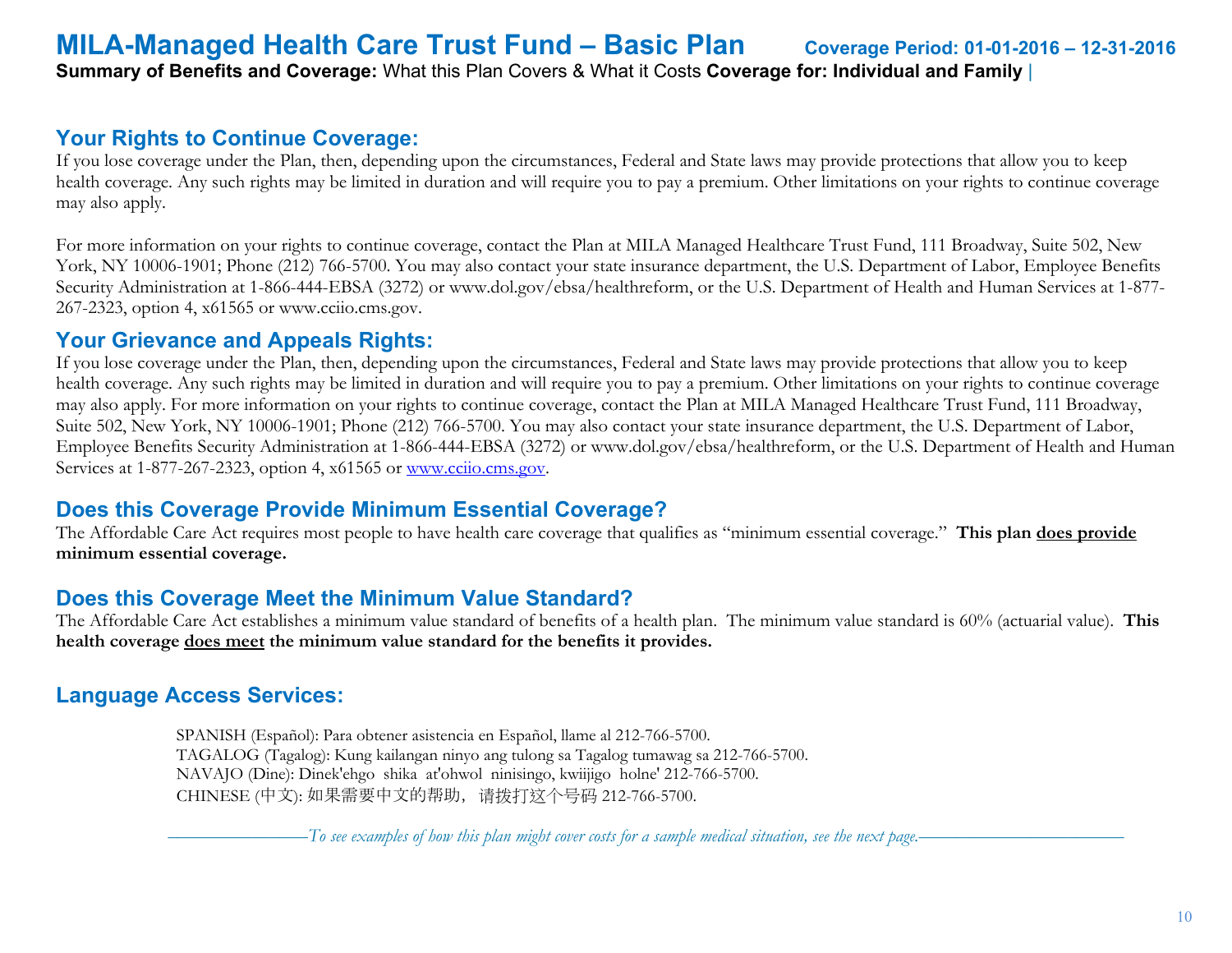**Summary of Benefits and Coverage:** What this Plan Covers & What it Costs**Coverage for: Individual and Family** |

# **About these Coverage Examples:**

These examples show how this plan might cover medical care in given situations. Use these examples to see, in general, how much financial protection a sample patient might get if they are covered under different plans.



**This is not a cost estimator.** 

Don't use these examples to estimate your actual costs under this plan. The actual care you receive will be different from these examples, and the cost of that care will also be different.

See the next page for important information about these examples.

**Having a baby** (normal delivery)

- **Amount owed to providers:** \$7,540
- **Plan pays** \$6,865
- **Patient pays** \$675

#### **Sample care costs:**

| Hospital charges (mother)  | \$2,700 |
|----------------------------|---------|
| Routine obstetric care     | \$2,100 |
| Hospital charges (baby)    | \$900   |
| Anesthesia                 | \$900   |
| Laboratory tests           | \$500   |
| Prescriptions              | \$200   |
| Radiology                  | \$200   |
| Vaccines, other preventive | \$40    |
| Total                      | \$7,540 |
| Patient pays:              |         |
| Deductibles                |         |

Copays \$35 Coinsurance  $\qquad$  \$90 Limits or exclusions \$150 **Total \$675** 

#### **Managing type 2 diabetes** (routine maintenance of a well-controlled condition)

#### ■ **Amount owed to providers: \$5,400**

- **Plan pays** \$4,110
- **Patient pays** \$1,290

#### **Sample care costs:**

| Prescriptions                  | \$2,900 |
|--------------------------------|---------|
| Medical Equipment and Supplies | \$1,300 |
| Office Visits and Procedures   | \$700   |
| Education                      | \$300   |
| Laboratory tests               | \$100   |
| Vaccines, other preventive     | \$100   |
| Total                          | \$5,400 |

#### **Patient pays:**

|                 | \$300<br>Coinsurance | Limits or exclusions<br>Total | \$80<br>\$1,290 |
|-----------------|----------------------|-------------------------------|-----------------|
|                 |                      |                               |                 |
| \$510<br>Copays |                      | Deductibles                   | \$400           |

**NOTE: The Coverage Examples are based on treatment which the government assumes the average patient will require. The costs which a MILA participant will pay will depend upon the actual treatment he or she receives.**